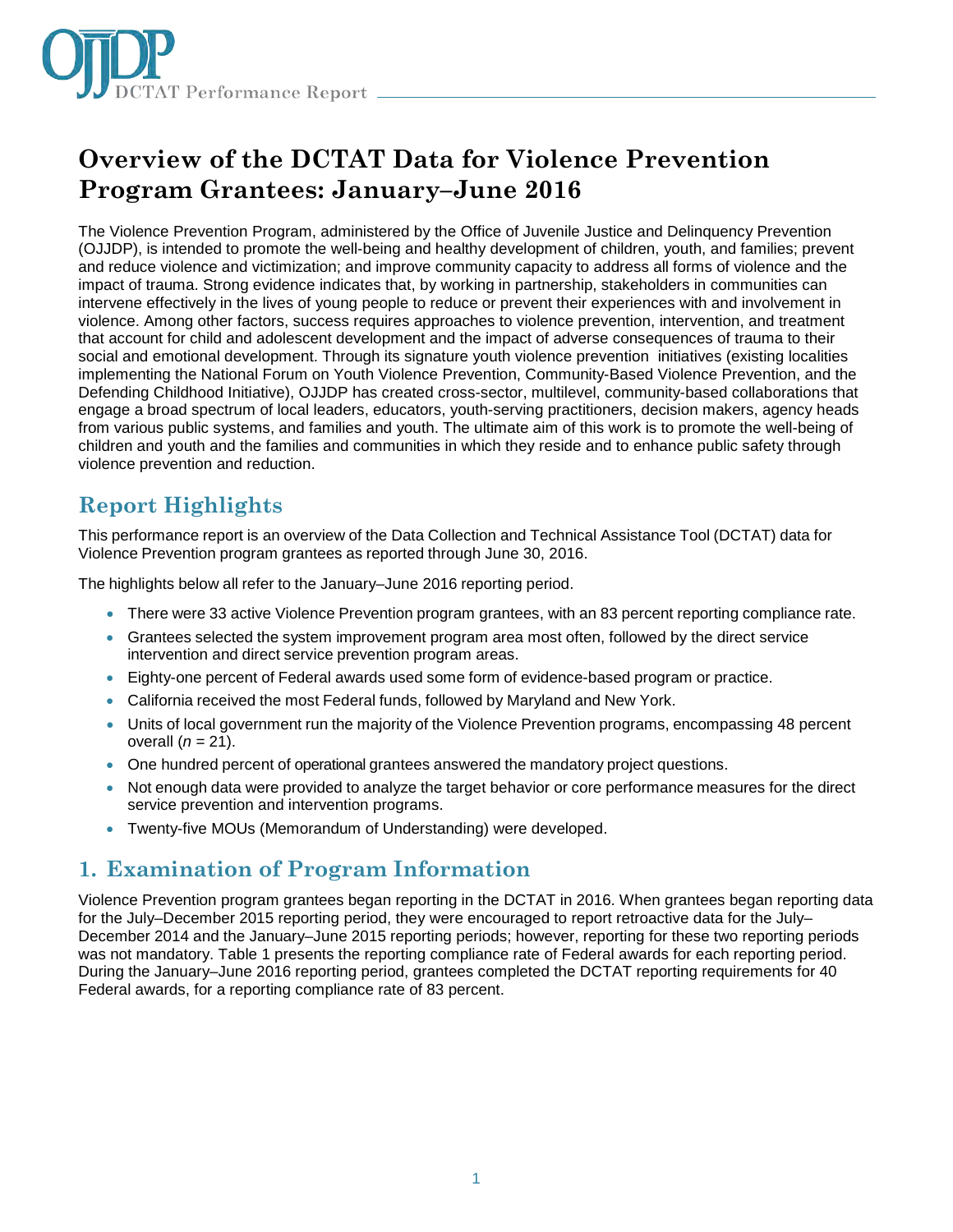|                              | <b>Status</b>      |             |                 |              |                |  |  |
|------------------------------|--------------------|-------------|-----------------|--------------|----------------|--|--|
| <b>Data Reporting Period</b> | <b>Not Started</b> | In Progress | <b>Complete</b> | <b>Total</b> | <b>Percent</b> |  |  |
| July-December 2014           | 33                 |             | 5               | 38           | 13             |  |  |
| January-June 2015            | 31                 | 0           |                 | 38           | 18             |  |  |
| July-December 2015           |                    |             | 41              | 49           | 84             |  |  |
| January-June 2016            | 8                  |             | 40              | 48           | 83             |  |  |
| Total                        | 79                 |             | 93              | 173          | 54             |  |  |

**Table 1. Status of Federal Awards Reporting by Reporting Period: July 2014–June 2016**

Figure 1 shows the total number of active grantees by state (*N* = 33). California had the most grantees.



#### **Figure 1. Number of Active Grantees by State: January–June 2016**

Table 2 presents aggregate demographic data for the January 2015–June 2016 reporting periods and the number of grantees expected to serve each population per Federal grant.<sup>1</sup> Targeted services include any services or approaches specifically designed to meet the needs of the population (e.g., gender-specific, culturally based, developmentally appropriate services).

Grantees only have to report target population information once in the DCTAT but may update their target population to best fit their program during the life of the award. Because of the nature of the reporting requirement, the target population number is steady throughout each reporting period. The slight variation in numbers between each reporting period is caused by the number of active or inactive Federal awards or by additional services that grantees may have added to their programs.

j

 $1$  Grantees, or the recipient organizations, can have multiple Federal awards, and each award is required to report on the expected demographic served.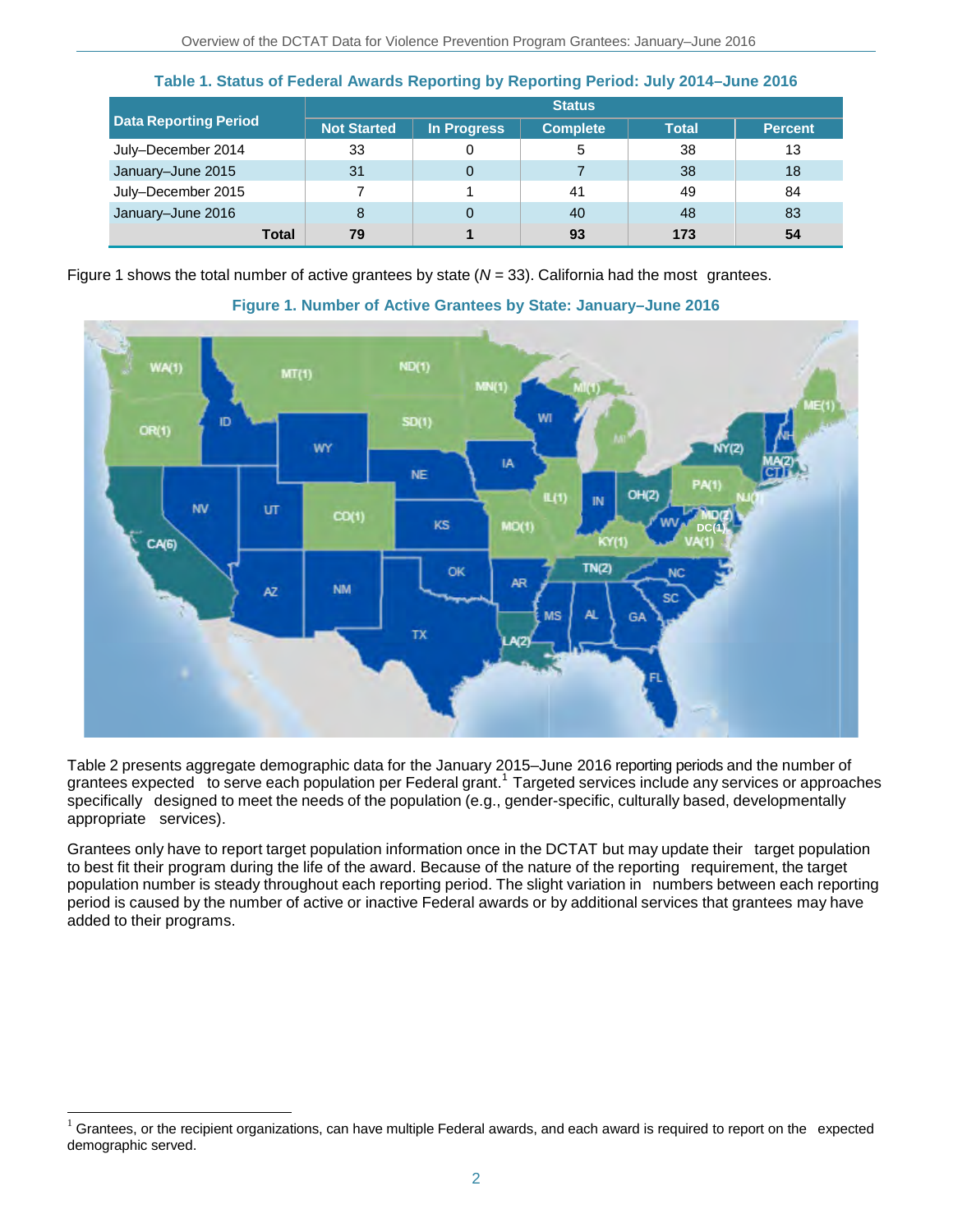|                                                | <b>Number of Grantees Serving Group During Reporting Period</b> |                    |                   |  |  |
|------------------------------------------------|-----------------------------------------------------------------|--------------------|-------------------|--|--|
| <b>Population</b>                              | January-June 2015                                               | July-December 2015 | January-June 2016 |  |  |
| <b>Race/Ethnicity</b>                          |                                                                 |                    |                   |  |  |
| American Indian/Alaska Native                  | 8                                                               | 9                  | 10                |  |  |
| Asian                                          | $\boldsymbol{9}$                                                | $\boldsymbol{9}$   | 11                |  |  |
| <b>Black/African American</b>                  | 23                                                              | 24                 | 30                |  |  |
| Hispanic or Latino (of Any Race)               | 16                                                              | 17                 | 24                |  |  |
| Native Hawaiian and Other<br>Pacific Islander  | $\mathbf{3}$                                                    | 3                  | $\overline{4}$    |  |  |
| <b>Other Race</b>                              | 11                                                              | 11                 | 13                |  |  |
| White/Caucasian                                | 14                                                              | 14                 | 19                |  |  |
| Youth Population Not Served<br><b>Directly</b> | 5                                                               | 10                 | 10                |  |  |
| <b>Justice System Status</b>                   |                                                                 |                    |                   |  |  |
| At-Risk Population (No Prior<br>Offense)       | 18                                                              | 19                 | 24                |  |  |
| <b>First-Time Offenders</b>                    | 15                                                              | 17                 | 20                |  |  |
| <b>Repeat Offenders</b>                        | 15                                                              | 16                 | 18                |  |  |
| Sex Offenders                                  | $\mathbf{1}$                                                    | $\mathbf{1}$       | 1                 |  |  |
| <b>Status Offenders</b>                        | 8                                                               | 8                  | 10                |  |  |
| <b>Violent Offenders</b>                       | $\,8\,$                                                         | 8                  | 13                |  |  |
| Youth Population Not Served<br>Directly        | $\bf 8$                                                         | 13                 | 12                |  |  |
| Gender                                         |                                                                 |                    |                   |  |  |
| Male                                           | 22                                                              | 27                 | 33                |  |  |
| Female                                         | 25                                                              | 24                 | 30                |  |  |
| Youth Population Not Served<br>Directly        | 5                                                               | 10                 | $\boldsymbol{9}$  |  |  |
| Age                                            |                                                                 |                    |                   |  |  |
| $0 - 10$                                       | 13                                                              | 14                 | 15                |  |  |
| $11 - 18$                                      | 21                                                              | 23                 | 28                |  |  |
| Older than 18                                  | 19                                                              | 21                 | 25                |  |  |
| Youth Population Not Served<br>Directly        | $\sqrt{5}$                                                      | 10                 | 11                |  |  |
| <b>Geographic Area</b>                         |                                                                 |                    |                   |  |  |
| Rural                                          | $\overline{2}$                                                  | 3                  | 4                 |  |  |
| Suburban                                       | $\overline{4}$                                                  | $\overline{4}$     | 5                 |  |  |
| Tribal                                         | 2                                                               | 3                  | 3                 |  |  |
| Urban                                          | 22                                                              | 23                 | 30                |  |  |
| Youth Population Not Served<br>Directly        | 5                                                               | 10                 | $\boldsymbol{9}$  |  |  |
| <b>Other</b>                                   |                                                                 |                    |                   |  |  |
| <b>Mental Health</b>                           | 16                                                              | 20                 | 26                |  |  |
| Substance Abuse                                | 12                                                              | 13                 | 16                |  |  |
| Truant/Dropout                                 | 14                                                              | 15                 | 18                |  |  |

#### **Table 2. Target Population Served: January 2015–June 2016**

Table 3 presents the frequency of program area selections for operational Federal awards (July 2014–June 2016). During the January–June 2016 reporting period, grantees selected the system improvement program area most often, followed by the direct service intervention and direct service prevention program areas.

#### **Table 3. Frequency of Program Area Selections: July 2014–June 2016**

| <b>Reporting Period</b> | <b>Direct Service</b><br><b>Prevention</b> | <b>Direct Service</b><br><b>Intervention</b> | System Improvement |
|-------------------------|--------------------------------------------|----------------------------------------------|--------------------|
| July–December 2014      |                                            | ື                                            |                    |
| January-June 2015       | 4                                          | 4                                            | 5                  |
| July–December 2015      | 16                                         | 21                                           | 21                 |
| January-June 2016       | 19                                         | 23                                           | 26                 |
| Total                   | 42                                         | 51                                           | 56                 |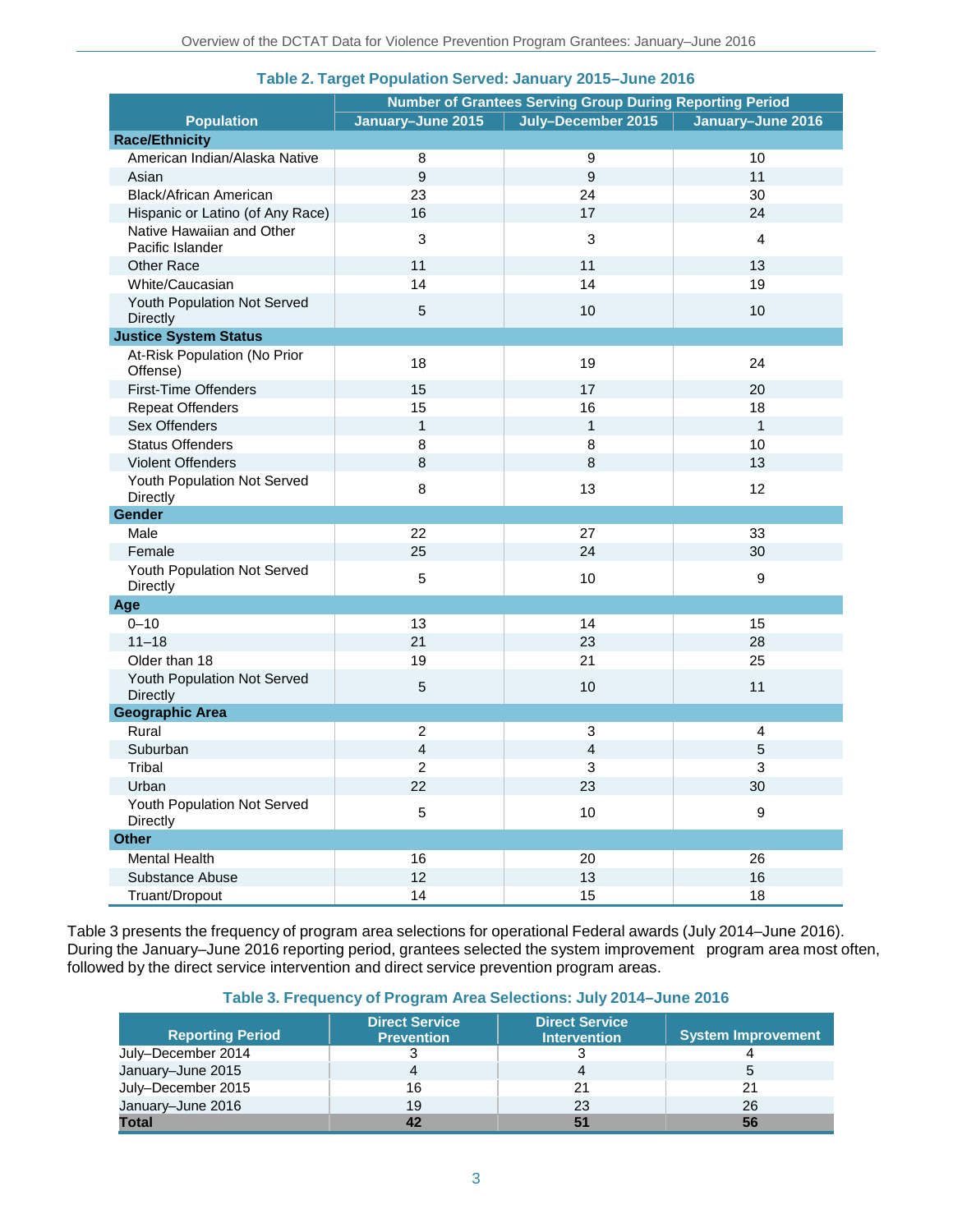Figure 2 illustrates the number and percent of Federal awards that made one or more program area selections during the January–June 2016 reporting period. The majority (56 percent) selected only one program area.





### *1.1 Evidence-Based Programming and Funding Information*

OJJDP encourages grantees to use evidence-based practices in their programs. Evidence-based programs and practices include program models that have been shown, through rigorous evaluation and replication, to be effective at preventing or reducing juvenile delinquency or related risk factors. To understand how grantees are prioritizing evidence-based programs, grantees are asked to report whether or not their programs are evidence based. During the January–June 2016 reporting period, 81 percent of the Federal awards used Federal funds to implement an evidencebased program or practice (Figure 3). $<sup>2</sup>$ </sup>





Table 4 further examines the number of programs or initiatives employing evidence-based practices by all active grantees during the reporting period. There were 33 active grantees implementing 38 operational programs,<sup>4</sup> and 82 percent of the programs used some form of evidence-based program or practice.

 $\overline{a}$  $^2$  Grantees are asked, "Is the Federal award used to implement an evidence-based program or practice?" This question is only reported once in the DCTAT, and it is reflective of the grant program for the life of the award.<br><sup>3</sup> The data represent all awards, whether they were operational or not during the reporting period.<br><sup>4</sup> One award with an op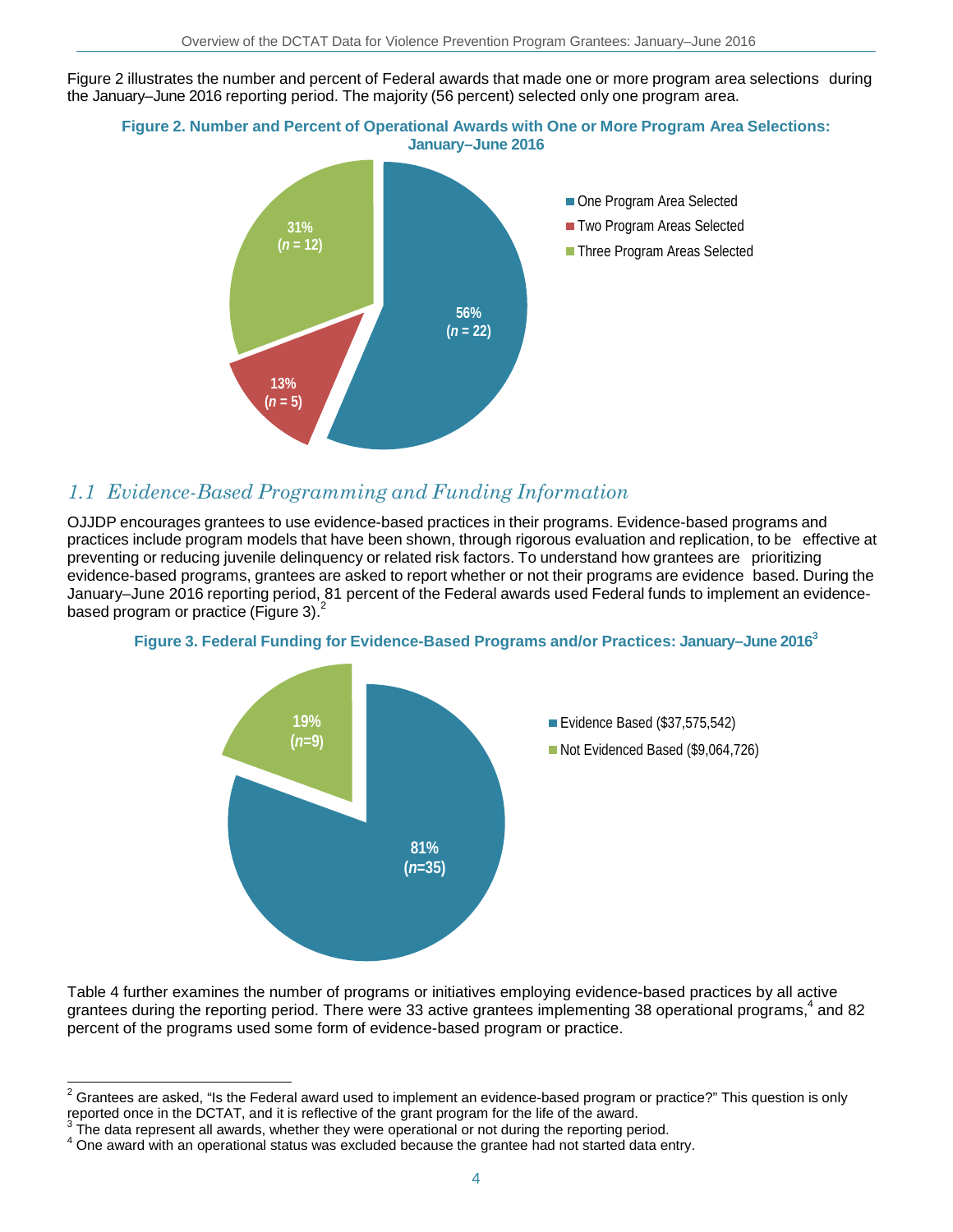| <b>Reporting Period</b> | <b>Total Number of Programs</b><br>or Initiatives | Number of<br><b>Program/Initiatives</b><br><b>Employing Evidence-Based</b><br><b>Programs or Practices</b> | <b>Percent Employing</b><br><b>Evidence-Based Programs</b> |
|-------------------------|---------------------------------------------------|------------------------------------------------------------------------------------------------------------|------------------------------------------------------------|
| July-December 2015      | 33                                                | 23                                                                                                         | 70                                                         |
| January-June 2016       | 38                                                | 31                                                                                                         | 82                                                         |
| Total                   |                                                   | 54                                                                                                         | 76                                                         |

An examination of Federal award amounts by State or district shows that California received the most funds, followed by Maryland and New York. Table 5 displays a comprehensive comparison of State award amounts. The amount in the table represents the total funding the State received from OJJDP for the life of the award(s).

**Table 5. Total Federal Award Amount by State (Dollars): January–June 2016**

| <b>Grantee State</b> | $\boldsymbol{N}$         | <b>Grant Amount</b><br>(Dollars) | <b>Grantee State</b> | $\boldsymbol{N}$ | <b>Grant Amount</b><br>(Dollars) |
|----------------------|--------------------------|----------------------------------|----------------------|------------------|----------------------------------|
| CA                   | 8                        | 6,580,175                        | МT                   | 2                | 579.237                          |
| CO                   | 2                        | 3,113,949                        | ND                   | 1                | 612,260                          |
| DC                   | 1                        | 2,889,300                        | NJ                   | 3                | 2,349,145                        |
| IL                   | 1                        | 467,423                          | <b>NY</b>            | 3                | 4,712,898                        |
| <b>KY</b>            | $\overline{2}$           | 436,534                          | OH                   | $\overline{2}$   | 777,260                          |
| LA                   | 3                        | 3,921,118                        | OR                   | 1                | 2,222,261                        |
| <b>MA</b>            | $\overline{\mathcal{A}}$ | 4,262,738                        | <b>PA</b>            | $\overline{2}$   | 2,781,752                        |
| MD                   | 3                        | 4,749,174                        | <b>SD</b>            | 1                | 300,000                          |
| <b>ME</b>            | $\overline{2}$           | 1,112,260                        | TN                   | $\overline{2}$   | 834,460                          |
| MI                   | 1                        | 1,570,000                        | VA                   | 1                | 940,316                          |
| <b>MN</b>            | 1                        | 612,423                          | <b>WA</b>            | 1                | 298,000                          |
| <b>MO</b>            | 1                        | 1,341,319                        |                      |                  |                                  |

### *1.2 Implementing Organization Type*

As shown in Figure 4, analysis of implementing organizations revealed that units of local government constituted the majority of Violence Prevention programs (48 percent; *n* = 21).



#### **Figure 4. Implementing Organizations: January–June 2016**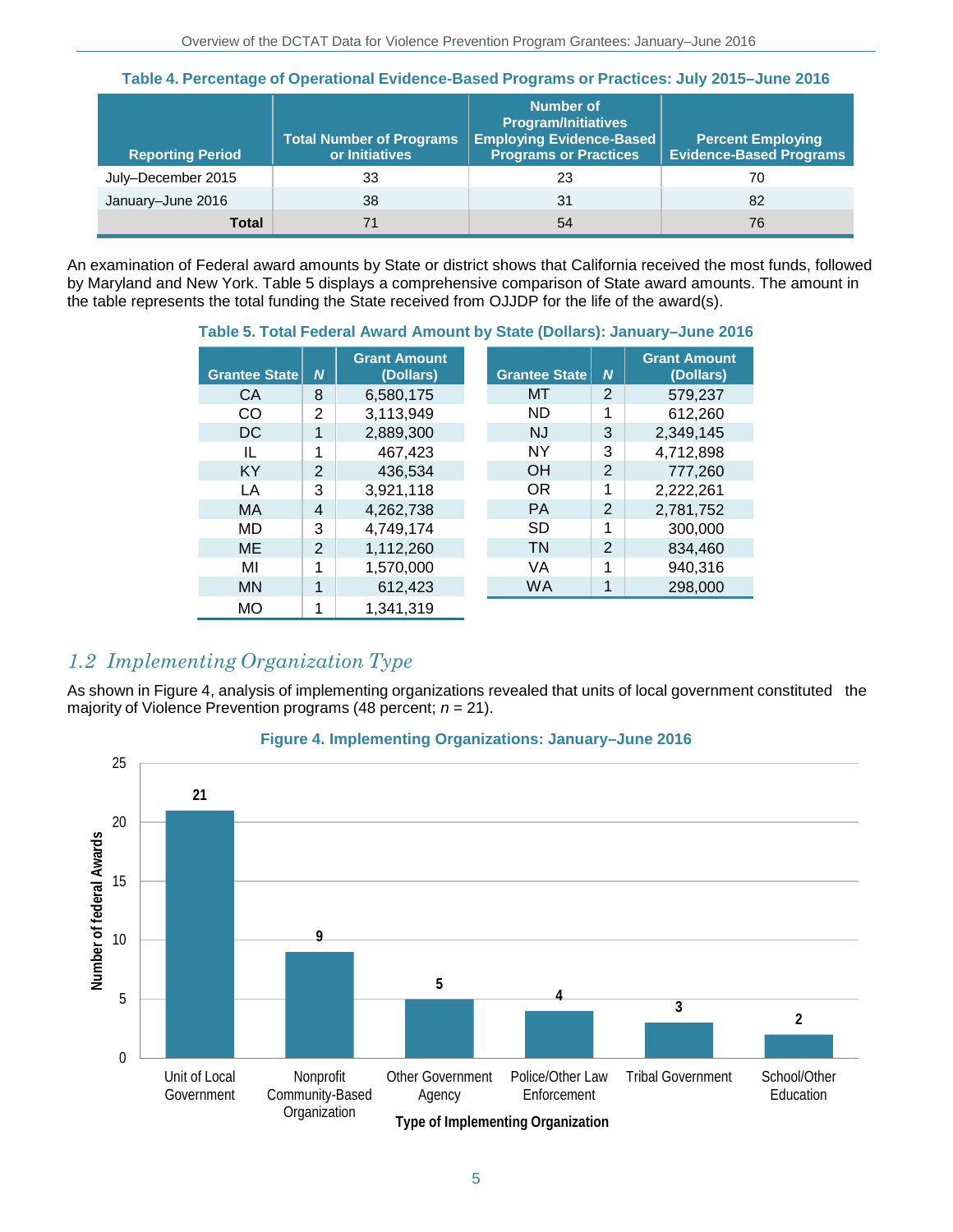# **2. Analysis of Program Measures**

An analysis of target behavior and core performance measures for direct service prevention and intervention programs was not conducted for this reporting period because grantees did not report enough data for the measures to be included. Some grantees expressed that they do not collect the type of data requested, and others reported that data would be available during the next reporting period.

Specifically, one grantee reported that "clean and specific data that track gang-related youth violence is not available"; therefore, it does not track gang-related specific outcomes. Another grantee reported that while it collects "data from partner agencies to track victimization rates, there is a high degree of inconsistency in available data and data types, such that we cannot reliably report increases or decreases." A grantee from North Dakota reported that students throughout its county were given a survey during the spring semester that asked questions about victimization. This grantee reported that the survey results will be available during the next reporting period.

CSR staff contacted several grantees via telephone in regards to the data they reported. One grantee from Tennessee reported that it is not tracking offending measures because this does not correspond to the goals of its program. A grantee in New York City echoed this statement. Another grantee in Washington, DC, reported that although the data it was being asked to report on are clear, getting the data is difficult due to an administration change a couple of years prior.

Grantees did report enough data for the system improvement programs for an analysis to be conducted and included below.

### *2.1 Analysis of System Improvement Programs: January–June 2016*

Table 6 shows the percentage of program participants trained under the system improvement program category. Sixty-seven percent of the participants trained ( $n = 1,388$ ) showed an increase in knowledge, skills, or abilities in at least one of the following areas: risk, resiliency, and protective factors; trauma and its impact on children, youth, and families; adolescent development principles and how to apply them; strategies for violence prevention; and other.

| <b>Performance Indicator</b>                                                                                                                               | <b>Data</b>                   |
|------------------------------------------------------------------------------------------------------------------------------------------------------------|-------------------------------|
| Number of additional stakeholders (e.g., government agencies, community groups, task<br>forces) forces, coalitions) joining in violence prevention efforts | 259                           |
| Number of MOUs developed                                                                                                                                   | 25                            |
| Number of agency policies or procedures either created, amended, or rescinded                                                                              | 23                            |
| Number of earned media coverage episodes or events related to violence prevention                                                                          | 102                           |
| Number of program participants who received formal training related to violence<br>prevention                                                              | 2,989                         |
| Percent of trained program participants who reported an increase in knowledge, skills,<br>or abilities related to violence prevention                      | 67%<br>$(1,388$ out of 2,066) |

#### **Table 6. System Improvement Programs: January–June 2016**

Figure 5 shows the types of trainings conducted. The most common were trauma and its impact on children, youth, and families; and other ( $n = 16$  for both). Other types of reported trainings included elder abuse training, domestic violence advocacy, restorative practices in classrooms, and youth-police dialogue.